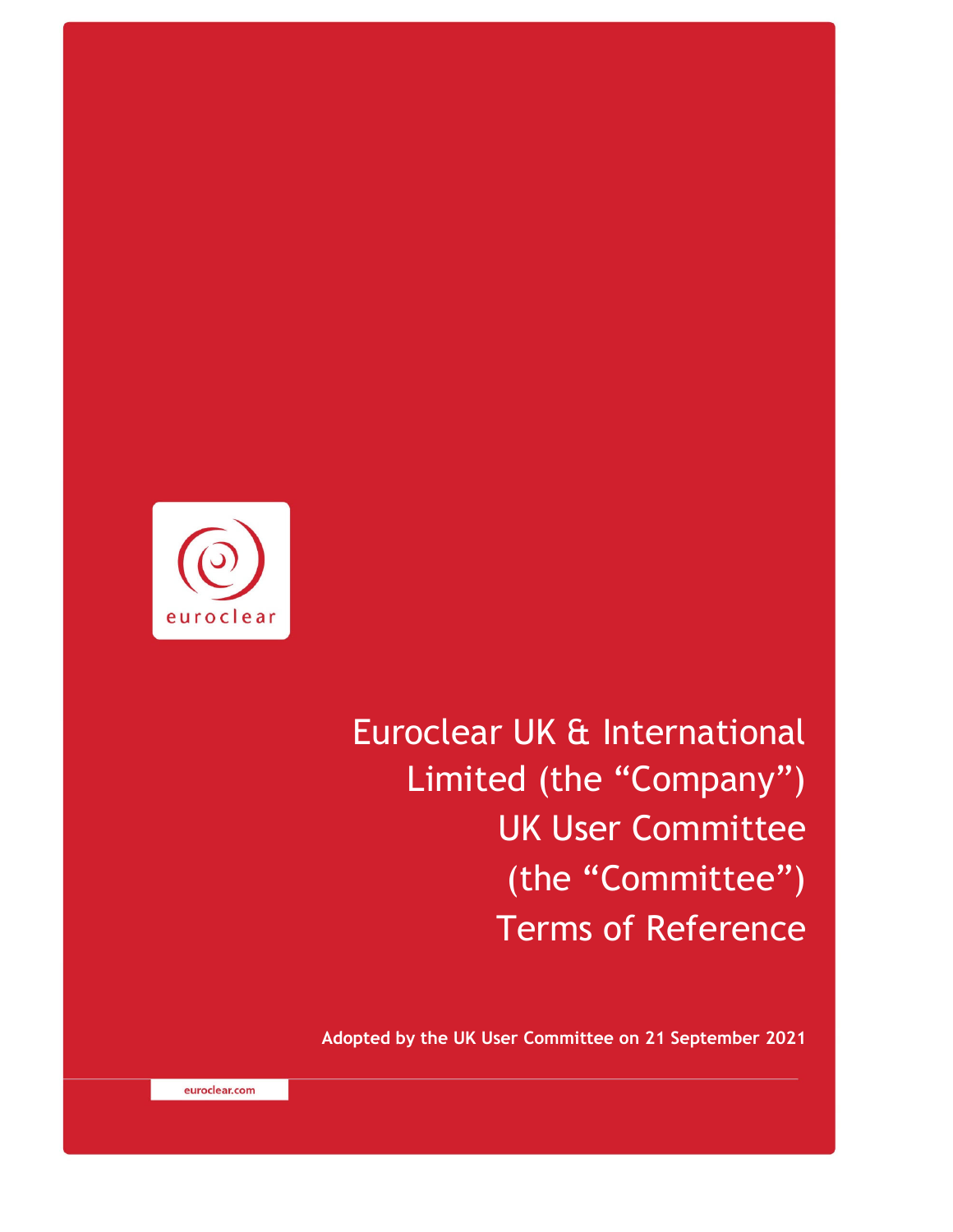# **Table of Contents**

| 4. Duties of Members (including the Chair) 4    |  |
|-------------------------------------------------|--|
|                                                 |  |
|                                                 |  |
| 7. Meeting agenda and notice  4                 |  |
| 8. Committee support and resources 5            |  |
|                                                 |  |
|                                                 |  |
| 11. Relationship with other corporate bodies  5 |  |
|                                                 |  |
|                                                 |  |
|                                                 |  |
| 15. Review of Terms of Reference  6             |  |
|                                                 |  |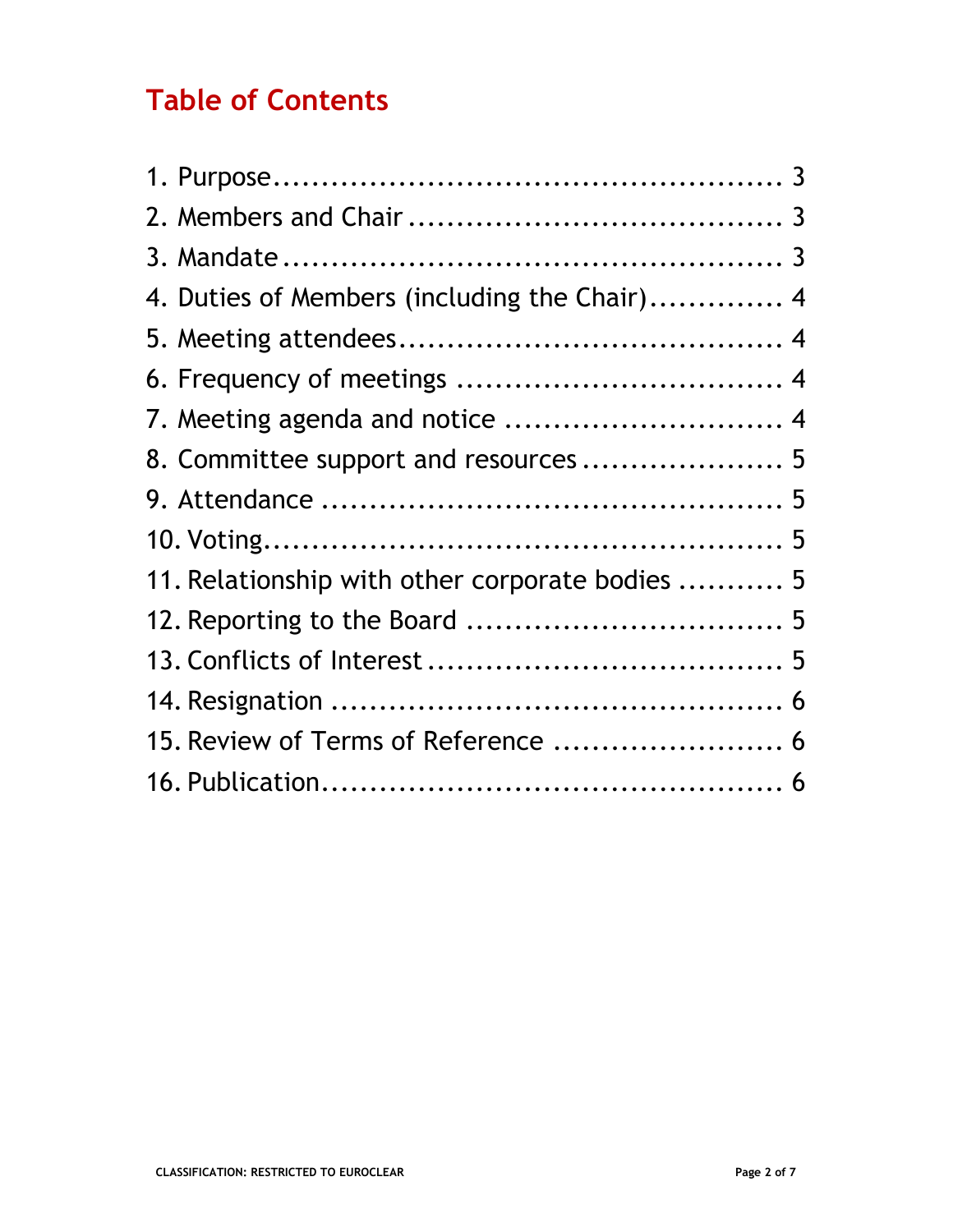# 1. Purpose

- 1.1 Each CSD establishes its own User Committee as required by Regulation (EU) 09/2014.
- 1.2 The User Committee is established for the securities settlement systems that the CSD operates. Its purpose is to: (i) provide advice (which is independent from any direct influence by the CSD management to the CSD Board on key arrangements that impact the CSD's users (ii) provide non-binding opinions to the CSD Board on pricing structure of the CSD and (iii) make requests for implementation of DvP settlement through links.

# 2. Members and Chair

- 2.1 The User Committee is composed of representatives of participants and issuers in the securities settlement system.
- 2.2 The User Committee Chair and members should have appropriate knowledge of the post-trade industry and have sufficient seniority and experience.
- 2.3 Nominees for User Committee Chair are proposed by the independent nonexecutive directors of the CSD based on data available in the records of the CSD (e.g. list of participants, segments of activities). The independent nonexecutive directors of the CSD will recommend the appointment of their preferred candidate as Chair to the User Committee. The decision to appoint the User Committee Chair will be made by a simple majority of User Committee members. The appointment will be ratified by an independent non-executive director of the CSD.
- 2.4 The User Committee Chair shall be subject to re-election as User Committee Chair at least every three years. Any proposed extension of the User Committee Chair's mandate beyond a term of 6 years will be subject to rigorous review to ensure his/her continued independence.
- 2.5 The User Committee Chair will identify potential candidates for User Committee membership based on data available in the records of the CSD (e.g. list of participants, segments of activities). The User Committee Chair will recommend that the User Committee as a whole approve each User Committee appointment.
- 2.6 Breach by the User Committee Chair or by any member of his or her duties under these Terms of Reference may result in his or her removal as a member of the User Committee and any further action deemed appropriate under the circumstances.
- 2.7 The User Committee members are expected to attend User Committee meetings in person. However, in exceptional circumstances, and subject to section 10.2, User Committee members may appoint delegates to attend a User Committee meeting in their place upon the User Committee Chair's prior approval.

# 3. Mandate

- 3.1 The User Committee provides independent advice to the Board of the CSD on key arrangements that impact the CSD's users on the following matters:
	- criteria for accepting issuers and participants;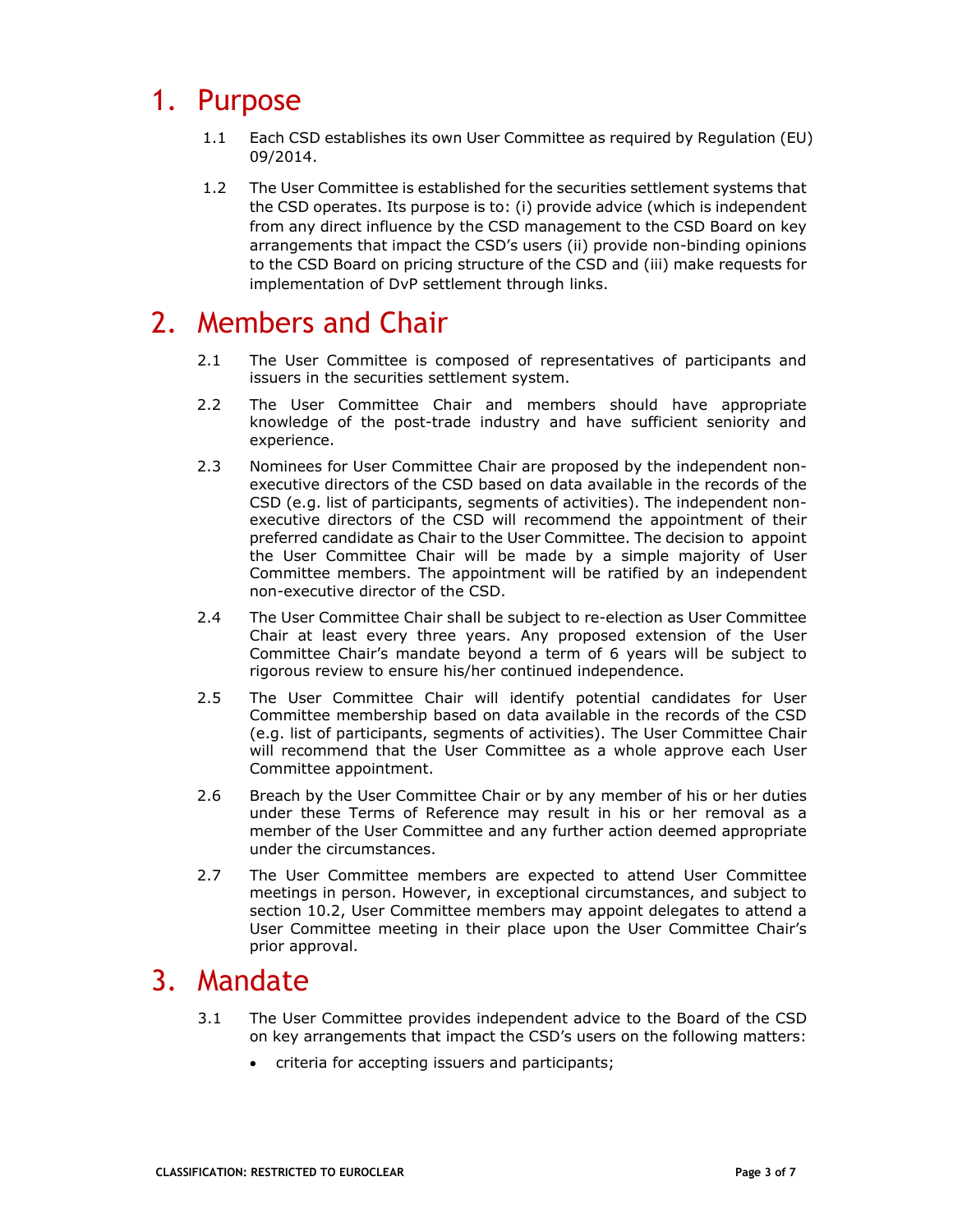- service level, including relevant significant developments needed to adapt to legal, regulatory, tax or other market changes impacting the way participants and/or issuers interact with the CSD; and
- review and/or testing of the default procedures of the CSD.
- 3.2 The User Committee is informed by the CSD and acts as appropriate on audit findings relating to the topics covered by its mandate, ensuring that the provision of the information does not give a competitive advantage to any of the User Committee members.
- 3.3 The User Committee is regularly informed of the performance of the CSD's securities settlement system.
- 3.4 The User Committee may submit a non-binding opinion to the CSD Board containing detailed reasons regarding the pricing structures of the CSD.
- 3.5 The User Committee may submit a request for implementation of DvP settlement for any link maintained by the CSD that would not yet be a DVP link.

# 4. Duties of Members (including the Chair)

- 4.1 Each member undertakes to actively engage in the User Committee meetings, dedicating sufficient time to their role as member. Each member will make every effort to attend User Committee meetings in person.
- 4.2 Each member shall represent a specific market area, not the organisations by whom they are employed.
- 4.3 Each member agrees that information provided by the CSD to User Committee members in the exercise of their functions as User Committee members may be confidential. All information provided to the User Committee will include a clear indication as to its confidentiality. Where material is marked as confidential, each User Committee member undertakes to keep such information confidential and not use it for purposes other than for the exercise of their User Committee function.
- 4.4 Each member acknowledges that he or she understands general principles of competition law and shall refrain from bringing commercially sensitive information to the User Committee.

# 5. Meeting attendees

- 5.1 All User Committee members.
- 5.2 Non-voting attendees:
	- Secretary nominated by the CSD management.
	- Relevant representatives of CSD management.
	- Any additional invitees as deemed necessary by the User Committee Chair.

# 6. Frequency of meetings

- 6.1 A minimum of four scheduled meetings per year.
- 6.2 Additional ad-hoc meetings as deemed necessary by the User Committee Chair.

# 7. Meeting agenda and notice

7.1 The User Committee Chair sets the agenda with input from the secretary.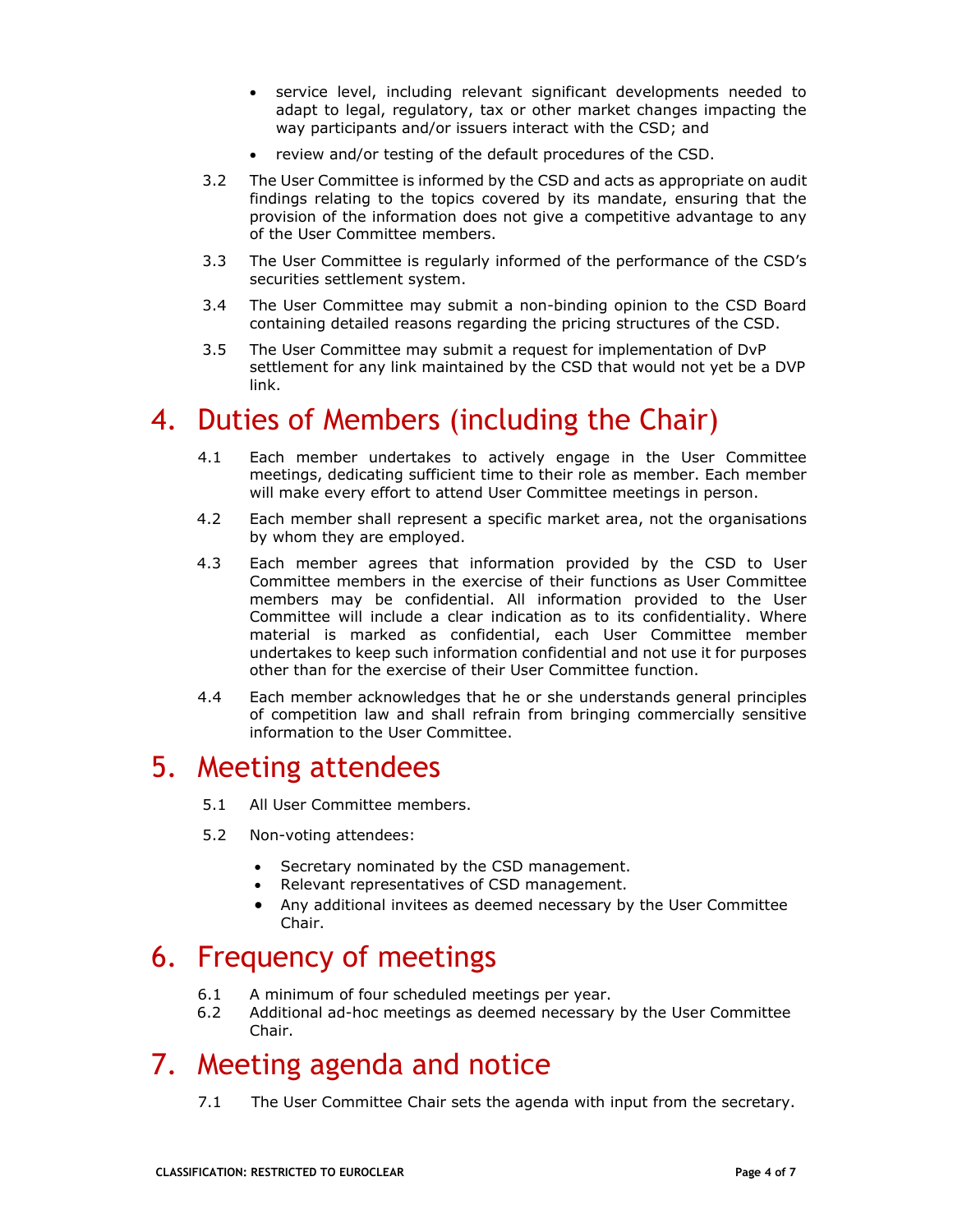7.2 Notice of meetings shall be sent by electronic means.

### 8. Committee support and resources

- 8.1 Administrative and logistical support is given by the CSD.
- 8.2 Minutes shall be drafted by the secretary, circulated to the User Committee for comments within a short timeframe and presented for approval at the subsequent meeting of the User Committee
- 8.3 Once approved, the User Committee Minutes will be made publicly available.

### 9. Attendance

- 9.1 At the beginning of each User Committee meeting, the User Committee Chair determines whether there is a sufficient and balanced representation of participants and issuers in order to proceed with the meeting.
- 9.2 Meetings can be attended in person, by video conference or by conference call, as agreed by the Committee Chair.

# 10. Voting

- 10.1 Any advice, non-binding opinion or request of the User Committee shall be determined by a simple majority of User Committee members present.
- 10.2 Each User Committee member has one vote and all votes are equal. A User Committee member may not appoint a proxy to vote at a User Committee meeting in their place.
- 10.3 The User Committee Chair has the casting vote in case of equality of votes.

### 11. Relationship with other corporate bodies

- 11.1 The User Committee will be informed by the CSD of any decision in which the Board of the CSD decides not to follow the advice of the User Committee.
- 11.2 The User Committee may inform the CSD's competent authority of any areas in which it considers that the advice of the User Committee has not been followed.

### 12. Reporting to the Board

12.1 The User Committee will provide the minutes of their meetings to the CSD Board.

# 13. Conflicts of Interest

- 13.1 The User Committee Chair and members must comply with the User Committee Policy on Conflicts of Interest (Appendix 1).
- 13.2 When the User Committee Chair or any member has a potential or actual conflict of interest in the context of a specific matter falling within the remit of its mandate as a User Committee Chair or member, he or she shall not be allowed to vote on that matter.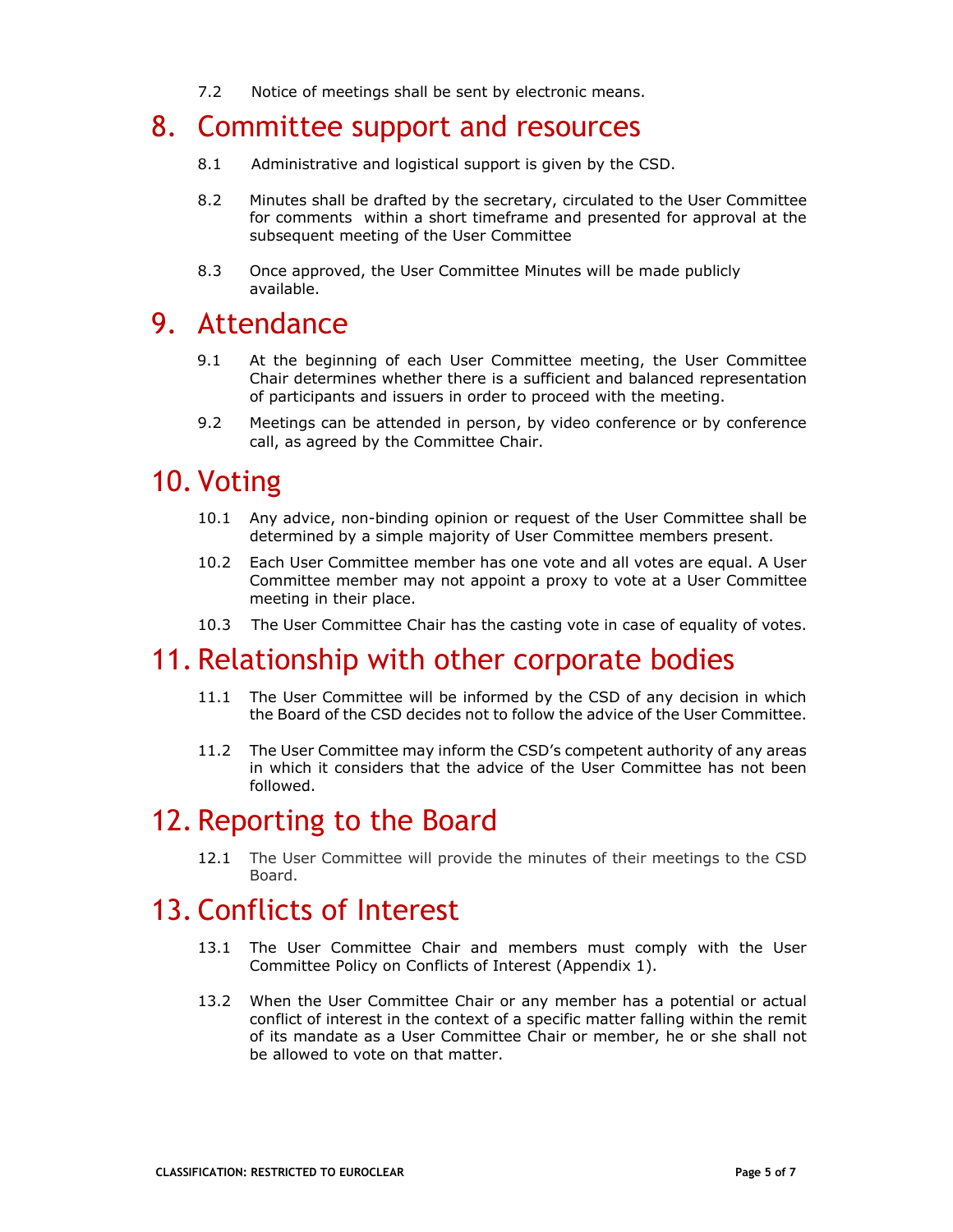# 14. Resignation

- 14.1 The User Committee Chair and the members may resign at any time by notice in writing.
- 14.2 Any member resignation notice should be delivered to the User Committee Chair, sufficiently in advance in order for the User Committee Chair to ensure proper succession, as necessary.
- 14.3 The User Committee Chair's resignation notice should be delivered to the independent non-executive directors of the CSD Board, sufficiently in advance in order for the independent non-executive directors of the CSD Board to ensure proper succession as necessary.

# 15. Review of Terms of Reference

These Terms of Reference shall be subject to review at least every two years and approval by the CSD Board.

| <b>Policy Owner</b>              | UK Company Secretariat                                                                                                             |
|----------------------------------|------------------------------------------------------------------------------------------------------------------------------------|
| Key contact(s)                   | Jennifer Parker                                                                                                                    |
| Approved by and date of approval | Last reviewed and approved by the Board on 25 May 2021.                                                                            |
|                                  | Current version adopted by UK User Committee on 21 September 2021.                                                                 |
|                                  | Revision and Approval History:                                                                                                     |
|                                  | First reviewed by the Board on 26 July 2017 and approved version adopted<br>by UK User Committee on 30 October 2017.               |
|                                  | Further updated version approved by the EUI Board on 14 December 2017<br>and adopted by the UK User Committee on 21 December 2017. |
|                                  | Further updated version approved by the Board on 17 December 2018 and<br>adopted by UK User Committee on 12 February 2019.         |
|                                  | Further updated version approved by the Board on 20 May 2019 and<br>adopted by UK User Committee on 21 May 2019.                   |
|                                  | Further updated version approved by the Board on 14 July 2020 and<br>adopted by UK User Committee on 23 September 2021.            |
|                                  |                                                                                                                                    |
| <b>Next revision</b>             | May 2023                                                                                                                           |

# 16. Publication

These Terms of Reference are available on the Euroclear website.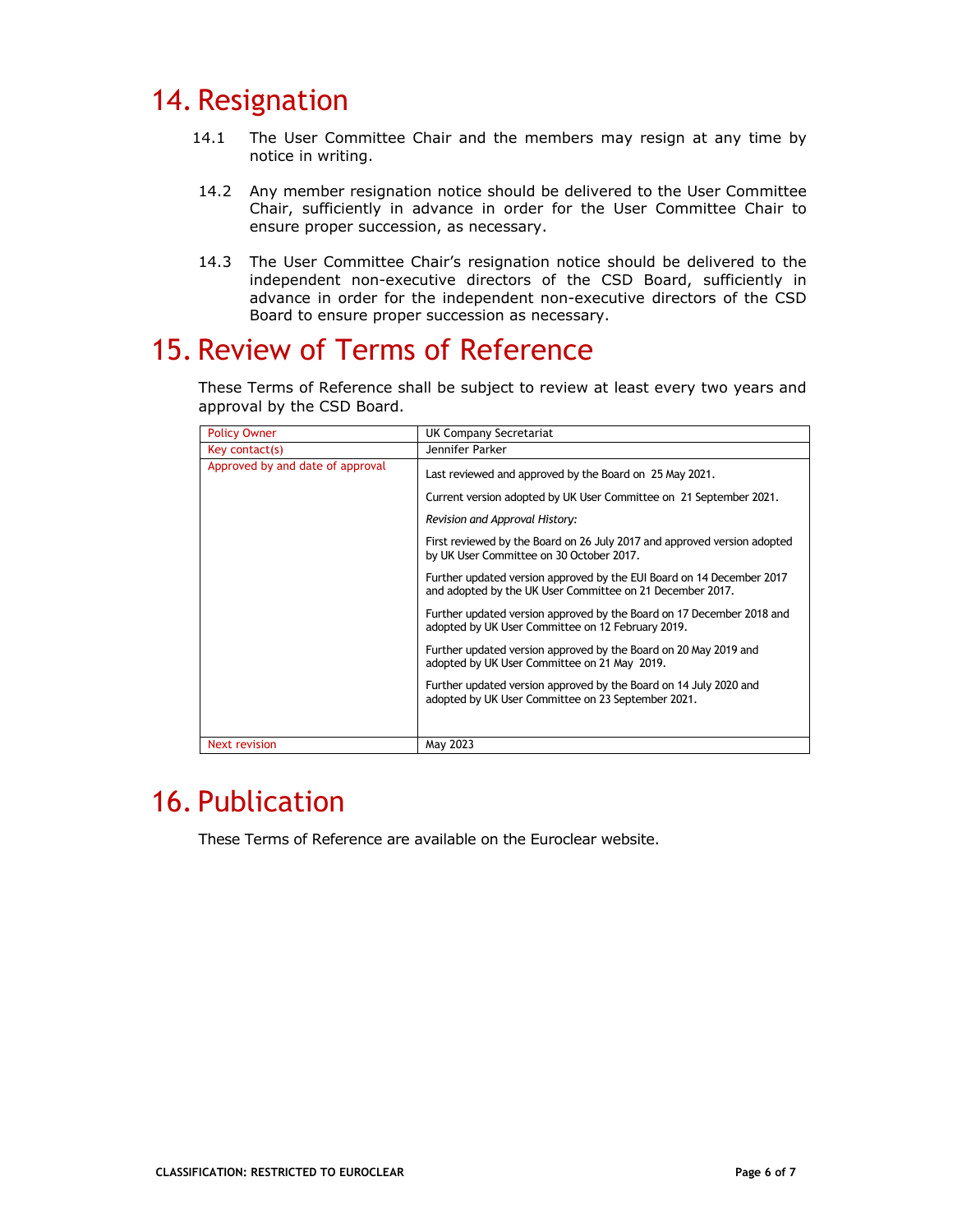

@ 2021 Euroclear UK & International Limited is incorporated in England and Wales under registered number 2878738, with registered address at 33 Cannon Street, London EC4M 5SB, United Kingdom - Tel: +44 20 7849 0000 -Euroclear UK & International Limited is the operator of the CREST settlement system and the EMX Message System.

Euroclear is the marketing name for the Euroclear System, Euroclear Holding SA/NV, Euroclear SA/NV and their affiliates. All rights reserved. The information and materials contained in this document are protected by intellectual property or other proprietary rights. All information contained herein is provided for information purposes only and does not constitute any recommendation, offer or invitation to engage in any investment, financial or other activity. We exclude to the fullest extent permitted by law all conditions, guarantees, warranties and/or representations of any kind with regard to your use of any information contained in this document. You may not use, publish, transmit, or otherwise reproduce this document or any information contained herein in whole or in part unless we have given our prior written consent. Your use of any products or services described herein shall be subject to our acceptance in accordance with the eligibility criteria determined by us.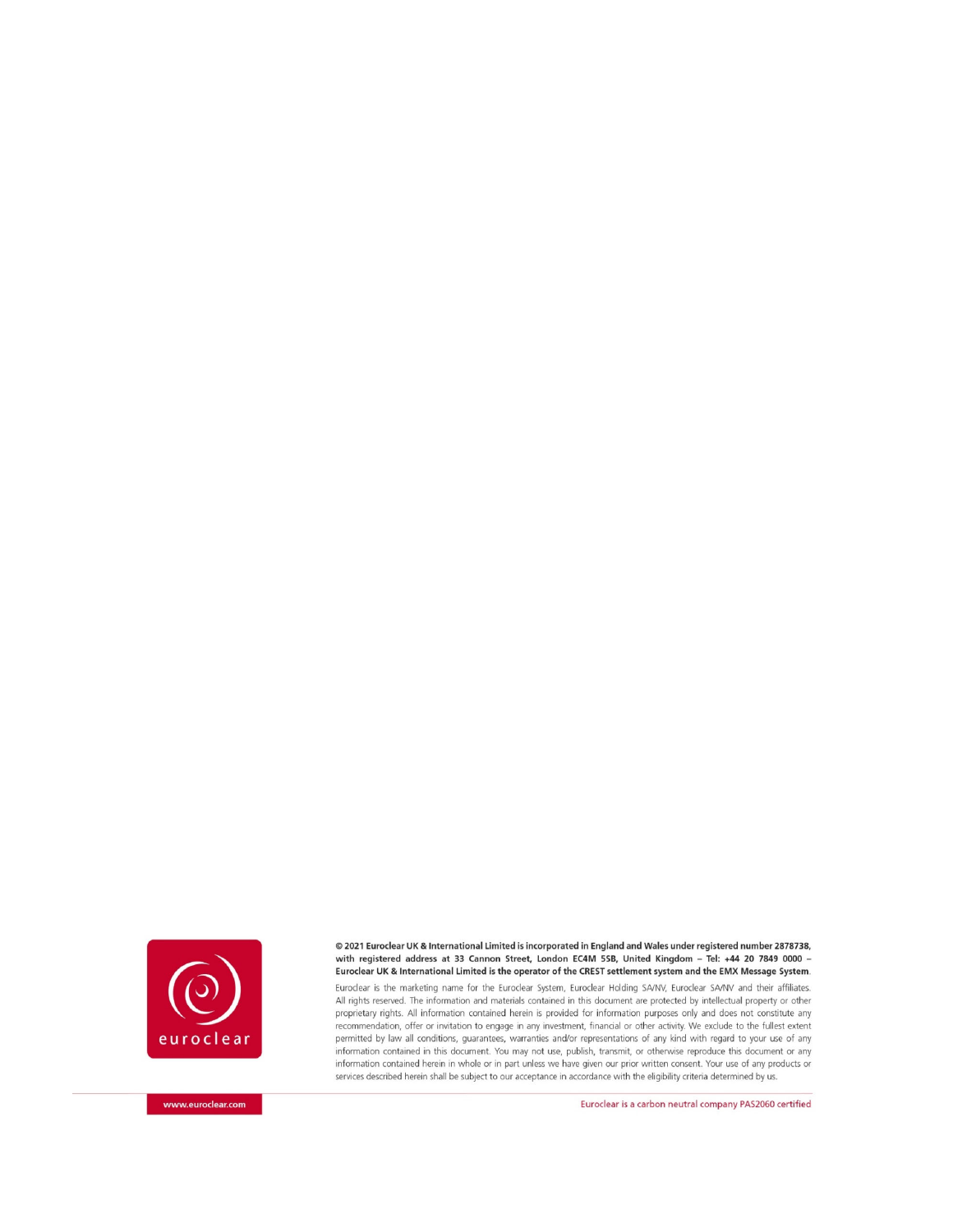

# (**CSD) User Committee**") Conflicts of Interest Policy

ms of Reference

May 2021

euroclear.com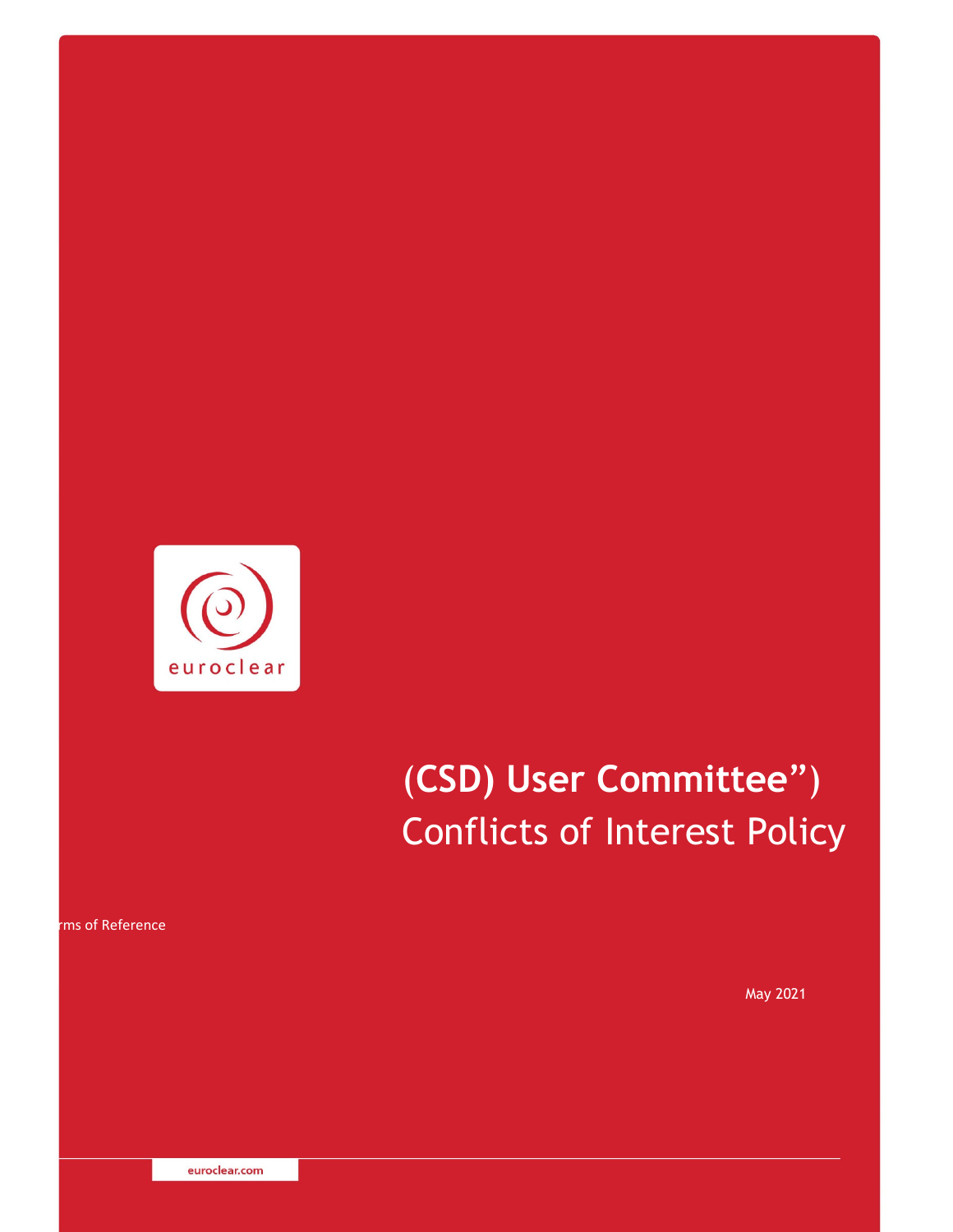# **Table of Contents**

| 2.1 |                                                                |  |
|-----|----------------------------------------------------------------|--|
|     | 2.2. Identifying, managing and recording conflicts of interest |  |
|     |                                                                |  |
| 3.1 |                                                                |  |
| 3.2 |                                                                |  |
| 3.3 |                                                                |  |
|     | 3.4. Roles and Responsibilities                                |  |
| 3.5 |                                                                |  |
| 3.6 |                                                                |  |
|     |                                                                |  |
|     |                                                                |  |

Annex 1: Roles and Responsibilities relating to conflicts of interest 8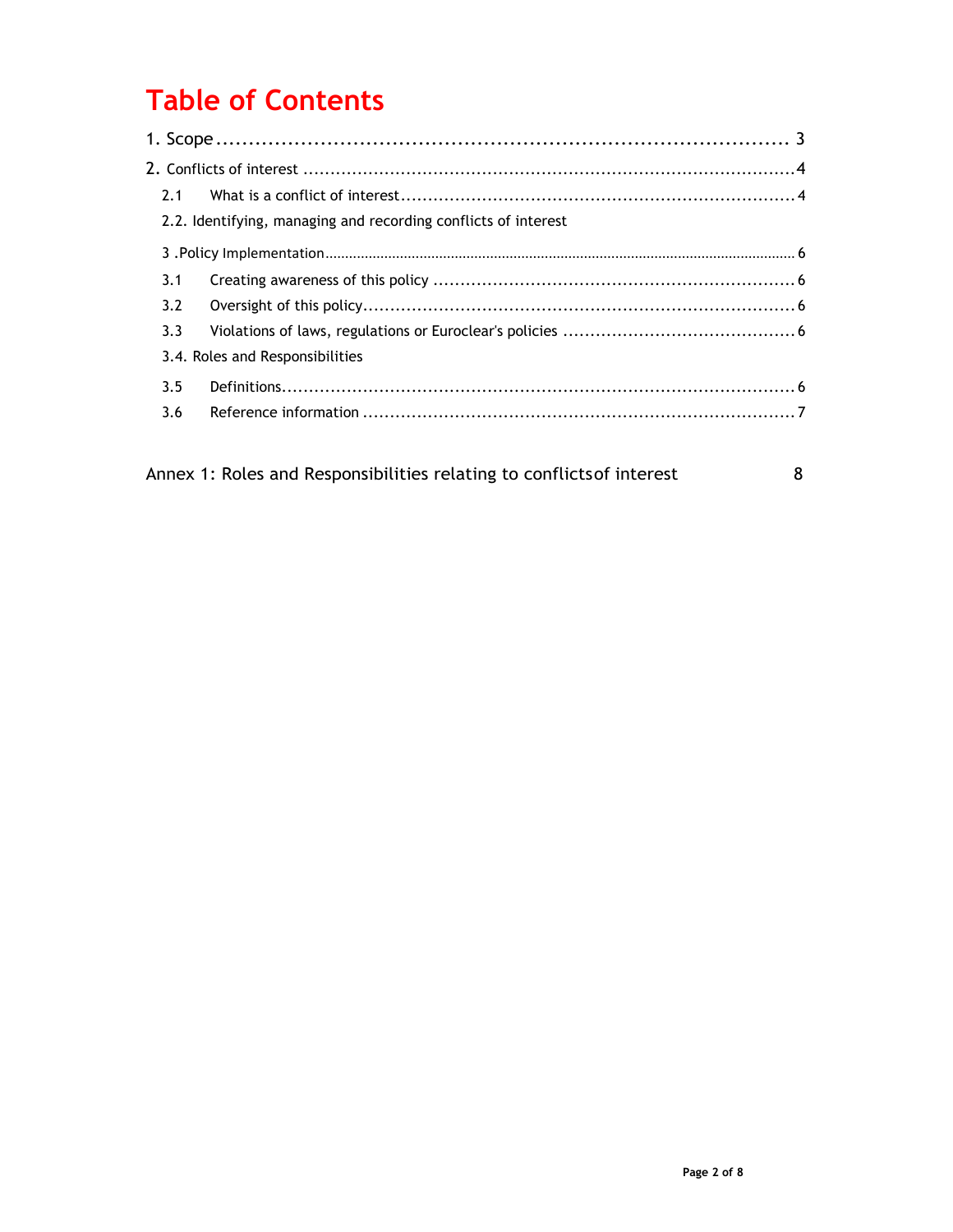# 1.Scope

Each Euroclear CSD has set up a User Committee for the securities settlement system it operates. Euroclear UK & International Limited (EUI) operates the User Committee for the UK securities settlement system. Such User Committee is an advisory body that is entitled to advise the EUI Board on specific matters. The functioning of the User Committee is detailed in its Terms of Reference.

Each User Committee must, in accordance with its Terms of Reference, put in place a Conflict of Interest Policy.

The objective of the present policy is to set out the requirements and expectations for managing conflicts of interest in the UK User Committee in line with the requirements of the Central Securities Depository Regulation (CSDR).

This policy also aims at ensuring a consistent and transparent approach to conflicts of interest management within User Committees across the Euroclear CSDs with effective measures to:

- identify potential or actual conflicts of interest;
- manage conflicts of interest; and
- record and disclose conflicts of interest.

User Committee membersshall proactively identify and manage conflicts of interest when exercising their mandate in the User Committee as set out in this Policy. EUI undertakes to provide adequate awareness of and support in the application of this policy to the User Committee members.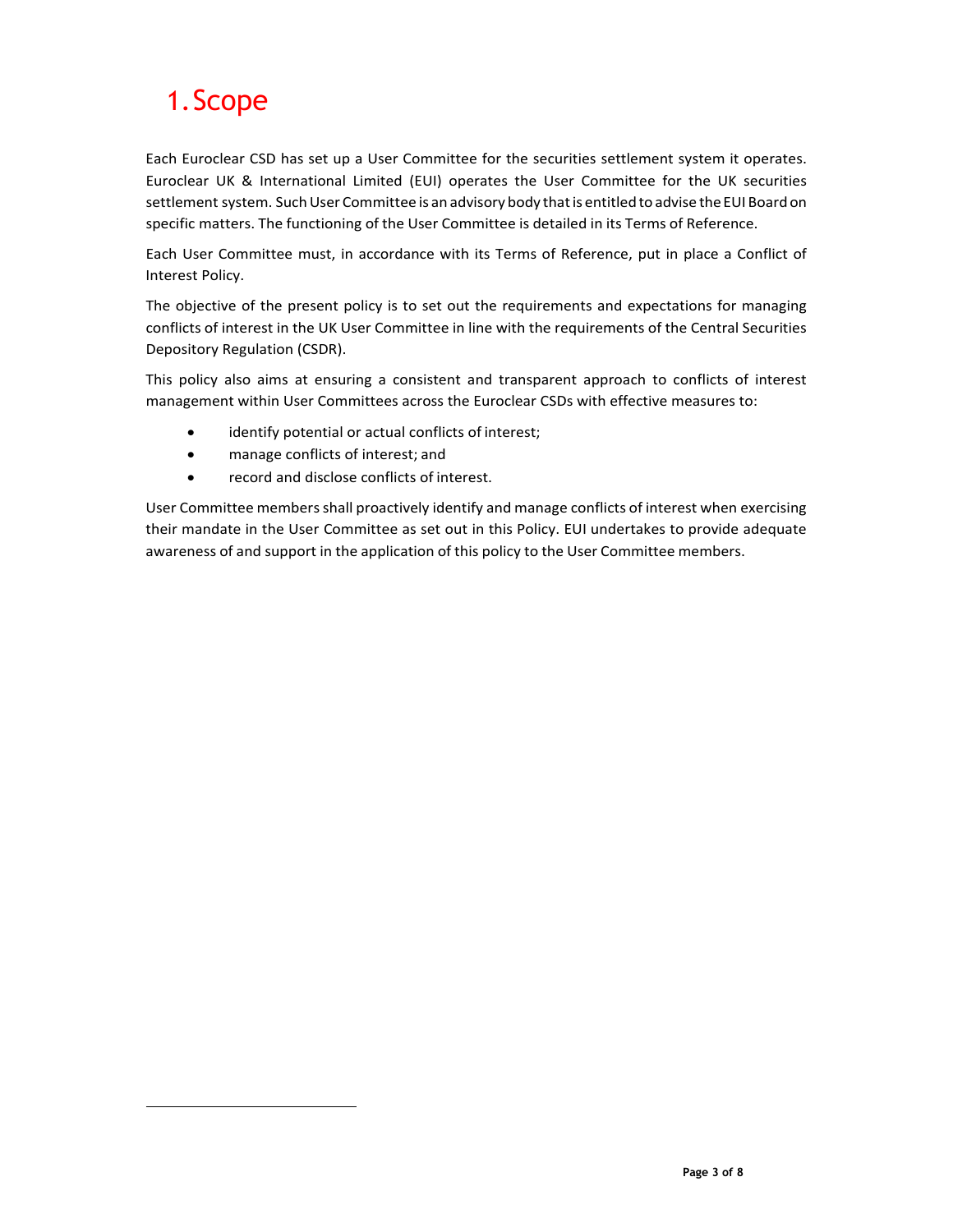# 2.Conflicts of Interest

### 2.1 What is a conflict of interest

A conflict of interest (referred to as "actual Conflict of Interest") is a situation pertaining to a User Committee member:

- where the decision or judgment of a User Committee member concerning one interest may be unduly influenced by a second interest of that User Committee member (or a 'Connected Person'), and
- creating a risk of damage to the interests of the Euroclear CSD, another User (or one of its clients) or one (or more) of the User's ownclients

A potential conflict of interest ("referred to as "potential Conflict of Interest") is a situation which could potentially create, or could be perceived to create, an actual Conflict of Interest. A Conflict of Interest refers to an actual Conflict of Interest or a potential Conflict of Interest.

The User Committee member may be conflicted either:

- personally (including via persons directly or indirectly linked to them see definition of 'Connected Person') or
- qualitate qua , i.e. in their capacity of employee or representative of a User.

### 2.2 Identifying, Managing and Recording Conflicts of Interest at User **Committee**

#### 2.2.1 Identification and notification of conflicts of interest

As soon as the User Committee member becomes (or should be reasonably) aware of a Conflict of Interest as defined above and impacting his/her role within this committee, he/she should inform both the Committee Secretary and Chair of the Conflict of Interest.

The User Committee member hasthe duty to consider and disclose any Conflict of Interest both upon receipt of the agenda of the upcoming meeting and during discussions at the meeting.

#### 2.2.2 Managing conflicts of interest

It is the User Committee Chair's responsibility, assisted by the Committee Secretary and, upon request, by the CSD Compliance Officer, to conclude whether a Conflict of Interest does exist for a User Committee member, or not.

The Chair shall therefore not only assess the Conflict of Interest disclosed by one of the User Committee members but also raise the issue whenever he/she considers that a User Committee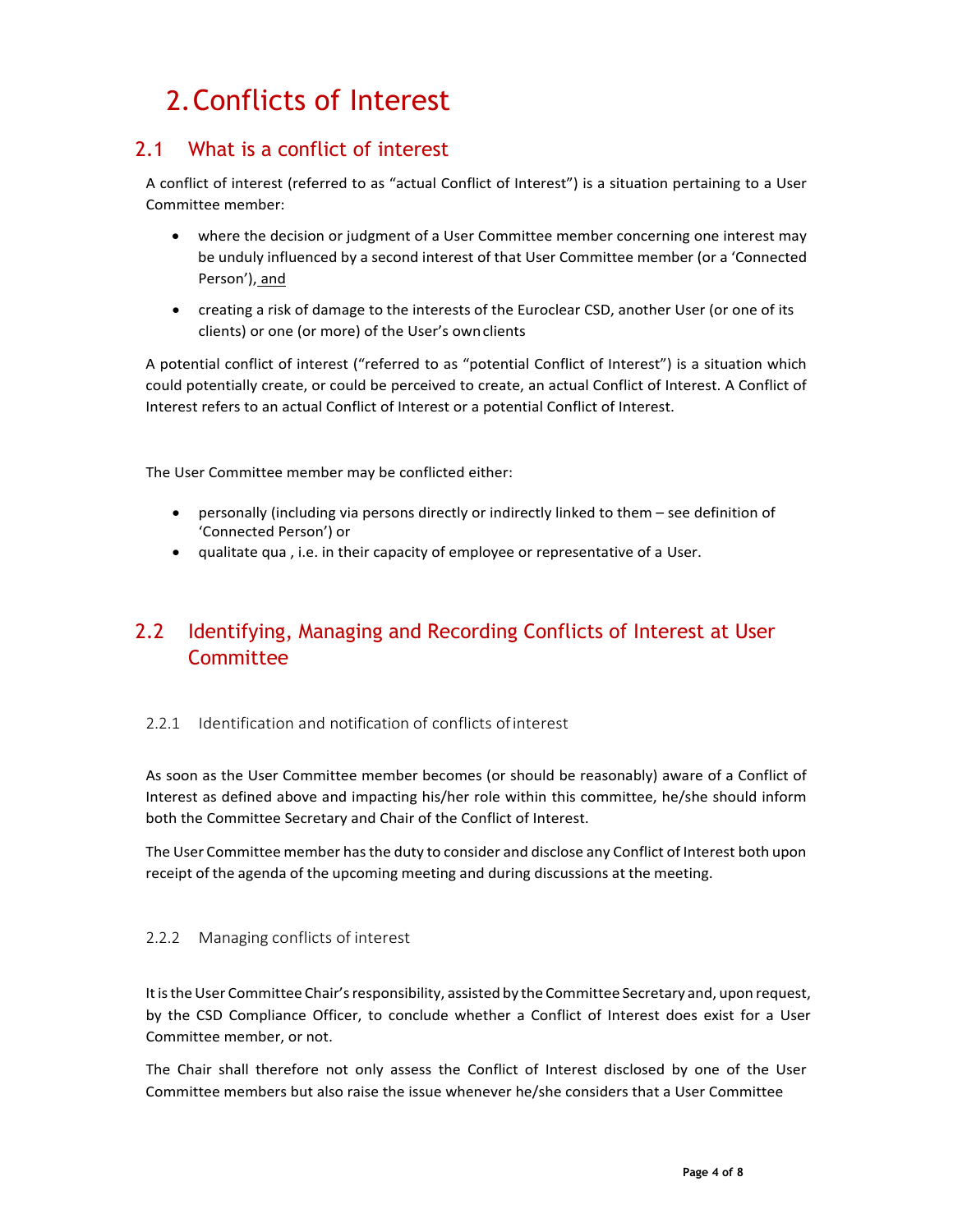member is facing a possible Conflict of Interest on the basis of the agenda or ongoing discussions at the meeting.

In his/her appraisal, the Chair will consider whether the particular matter does give rise to a Conflict of Interest for a User Committee member, by reference to each of the underlying elements of the definition outlined in 2.1 (existence of two conflicting interests and the risk of damage). Where the Chair of a User Committee determines that a member has a Conflict of Interest in relation to a particular matter, that member shall not be allowed to vote on that matter as specified in CSDRart. 28.5 and the Chair will consider whether other measures may also be appropriate, in the circumstances, including, but not limited to:

- ensuring such member does not receive User Committee papersin relation to the particular matter;
- exclusion of such member from discussions on the matter giving rise to the conflict;
- ensuring such member does not receive information on the discussions relating to the particular matter

In case the Chair discloses it has a Conflict of Interest or where a member raises a concern that the Chair may have a Conflict of Interest, the members of the User Committee (except the Chair) shall unanimously designate a member acting as Chair to determine whether or not a Conflict of Interest does exist for the Chair. Where the member acting as Chair concludes that the Chair has a Conflict of Interest in relation to a particular matter, the Chair shall not be allowed to vote on that matter and the acting Chair will consider whether other measures may also be appropriate in the circumstances..

#### 2.2.3 Keeping a record of actual and potential conflicts of interest

The Committee Secretary will ensure that disclosures of Conflicts of Interest by User Committee members (and the Chair as the case may be) and decisions relating to Conflicts of Interest, are adequately documented and recorded in the minutes of any relevant meeting.

The Committee Secretary will record following information in a User Committee Conflicts of Interest Register:

- occurrence ;
- description of the actual or potential Conflict of Interest of User Committee members and;
- the measure prescribed by CSDR art. 28.5.

#### 2.2.4 Disclosure requirements regarding conflicts ofinterest

EUI must on an annual basis provide its competent authority with information concerning all identified actual Conflicts of Interest, including a description of the measures and controls put in place to manage conflictsidentified. This report, which will be based on the User Committee Conflicts of Interest Register, will be verified by the EUI Chief Compliance Officerwhowillreport to the CSD's Board on the compliance of conflicts of interest casesidentified or disclosed over the last year prior to disclosure to the authorities.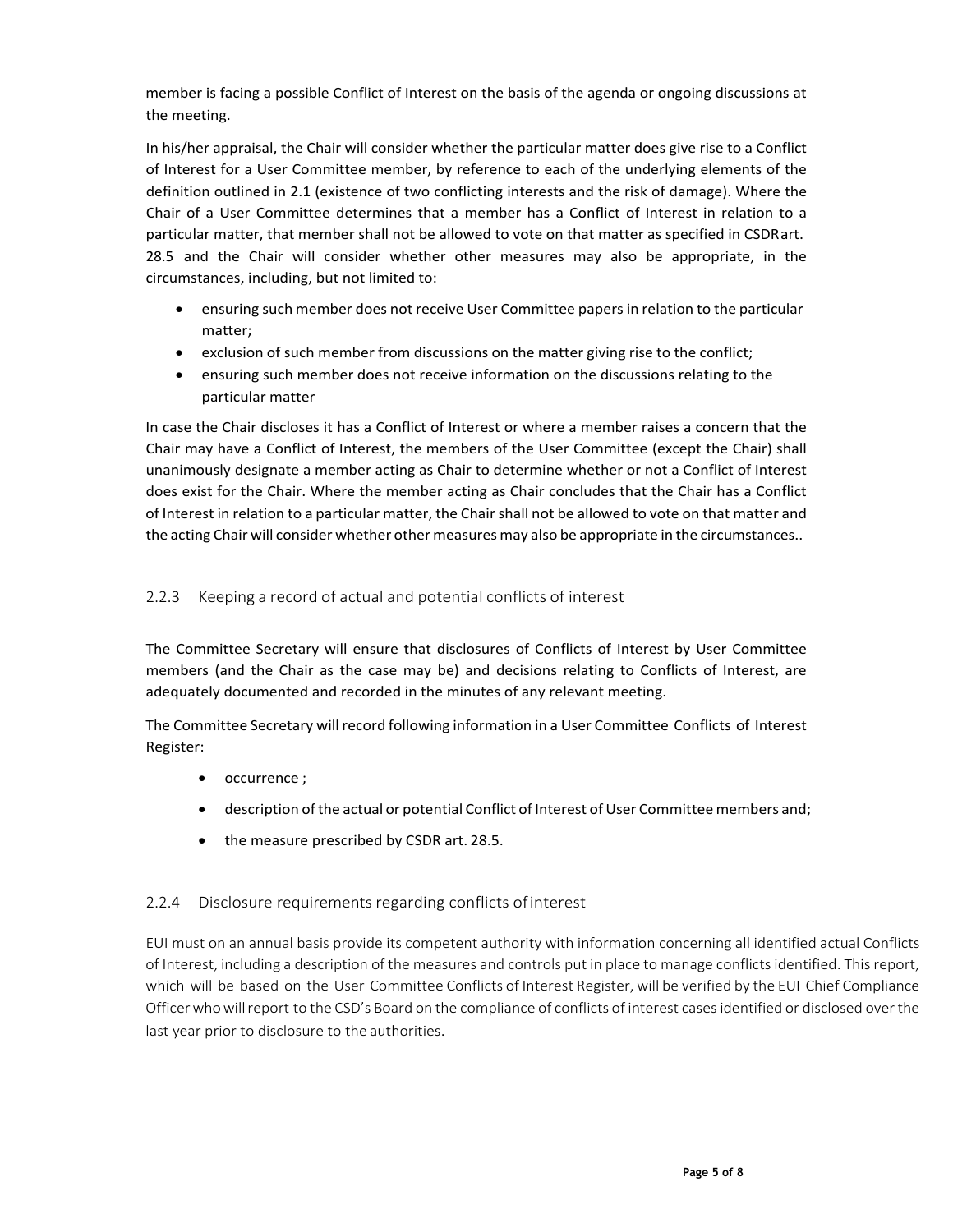# 3.Policy Implementation

### 3.1 Creating awareness of this policy

The Committee Secretary is responsible for creating awareness regarding this Policy (including with third parties as required) and ensuring User Committee members, including the Chair, are informed of their responsibilities relating to conflicts of interest and the policies and procedures in place in the CSD.

The Committee Secretary is available to answer any questions that arise in relation to this Policy and its practical application.

### 3.2 Oversight of this policy

The content of this policy and all changes thereto will be submitted for approval to the EUI Board, subject to the right of the User Committee to request amendments to the Policy, to the extent permitted by the Euroclear CSD's applicable laws.

The Committee Secretary is accountable for overseeing the first line implementation of this policy with Compliance responsible for ensuring compliance from a second line point of view. Together they will:

- review this policy at least every two years;
- report any material findings to the Boards; and
- recommend amendments or additions, where appropriate.

### 3.3 Breach of Policy

Breach by any User Committee member of its duties under this Policy may result in his/her removal as a member of the User Committee pursuant to its Terms of Reference.

### 3.4 Roles and Responsibilities

A description of the roles and responsibilities in relation to conflicts of interest in this Policy are set out in Annex [1].

#### 3.5 Definitions

*Board* (of Directors) means the board of directors of EUI.

*Chief Compliance Officer* means the individual whose name has been provided to the CSD regulator as accountable for the Compliance function of EUI, and his/her representative.

A *Connected Person* means, for a natural person, all cases of the immediate family, such as:

- spouse or legal partner;
- parents and grandparents, and their spouses or legal partners;
- children and grandchildren, and their spouses or legal partners; and
- siblings and their spouse or legal partners.

It also includes any person having the same domicile or habitual residence as the User committee member.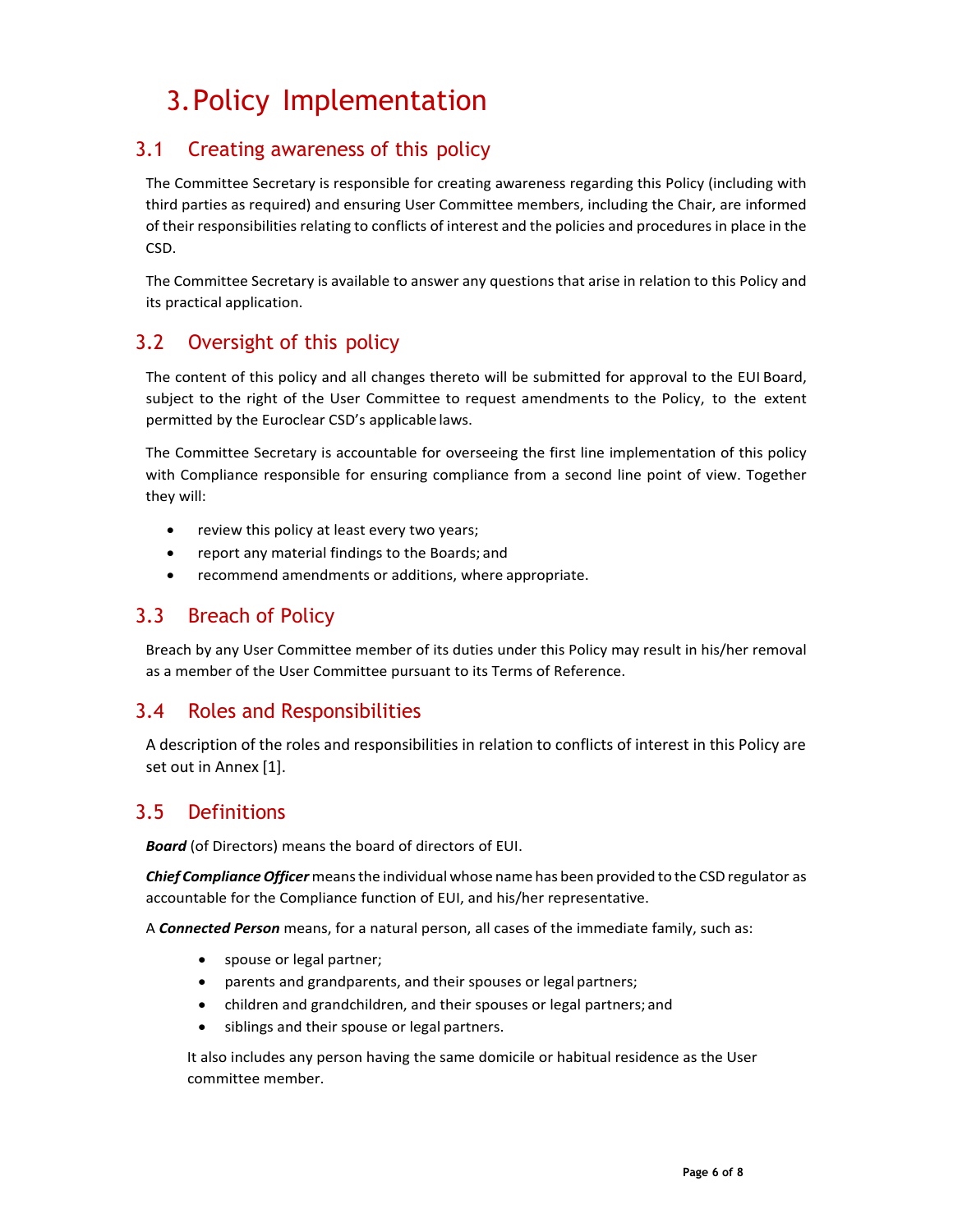A legal person will be considered to be directly or indirectly linked to a natural person when that natural person directly or indirectly has legal or *de facto* control over the legal person.

*Committee Secretary* means the individual duly appointed by EUI to act as the committee secretary

*User* means a natural or legal person that uses or benefits from the services provided by EUI, including participants in the settlement system, other users of services and issuers.

*User Committee member* means any person duly appointed to the User Committee in accordance with the User Committee Terms of Reference.

### 3.6 Reference information

| Policy Owner                     | Corporate Secretariat                      |
|----------------------------------|--------------------------------------------|
| Key contact(s)                   | <b>Committee Secretary</b>                 |
|                                  | Compliance Officer                         |
| Approved by and date of approval | Euroclear UK & Ireland Board - 25 May 2021 |
|                                  |                                            |
|                                  |                                            |
|                                  |                                            |
|                                  |                                            |
|                                  |                                            |
|                                  |                                            |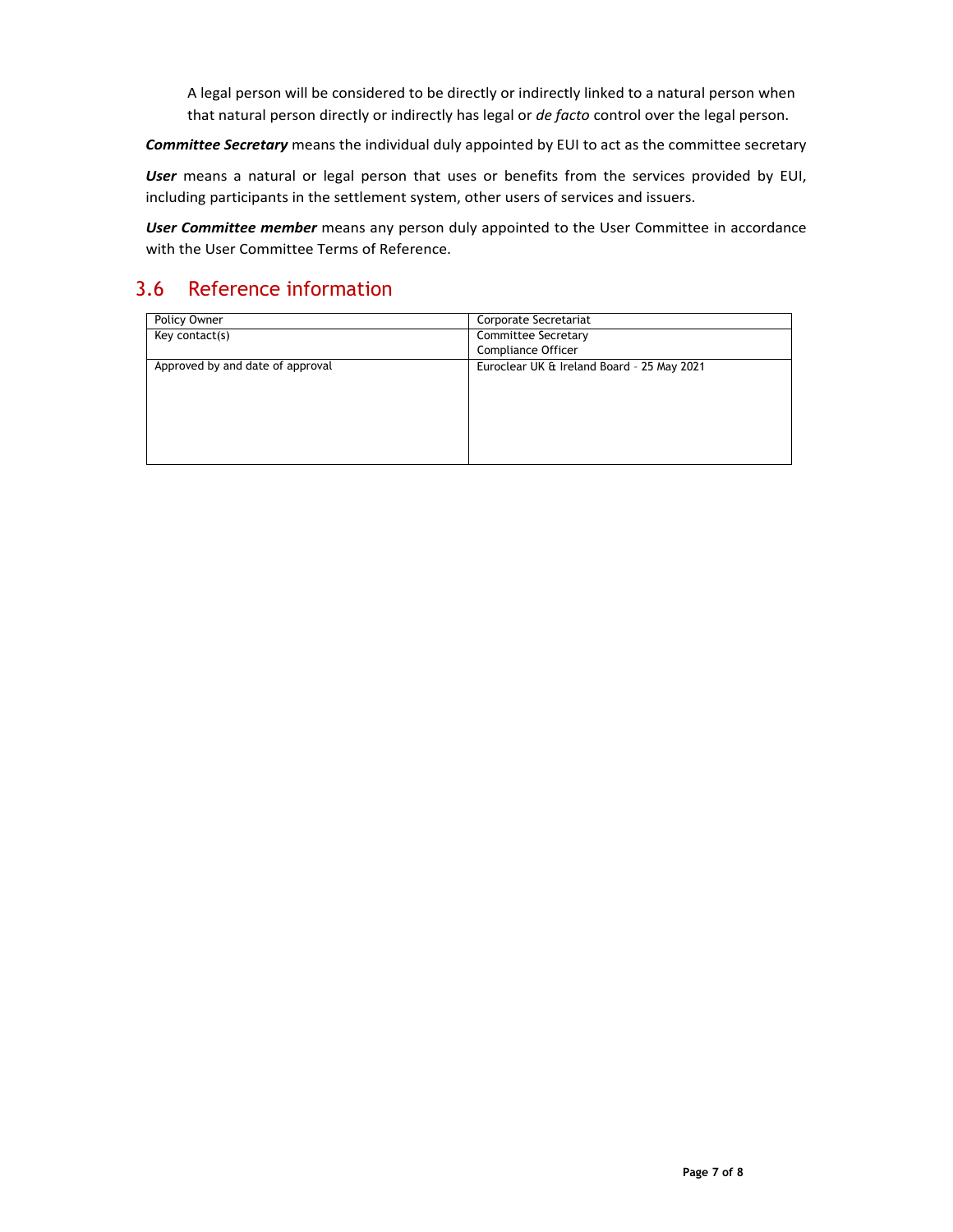### **Annex 1**

### **Roles and Responsibilities**

The roles and responsibilities in relation to conflicts of interest in this policy are as follows:

| <b>Function</b>                  | <b>Roles and responsibilities</b>                                                                                                                                                                                                                                                                                                                                                                                      |
|----------------------------------|------------------------------------------------------------------------------------------------------------------------------------------------------------------------------------------------------------------------------------------------------------------------------------------------------------------------------------------------------------------------------------------------------------------------|
| Board                            | The Board has overall responsibility for ensuring there are effective policies,<br>processes and procedures in place for the management of conflicts of interest in<br>the Company; including identification and management of conflicts of interests<br>that relate to User committee members.                                                                                                                        |
| <b>User Committee</b><br>members | Every User committee member is responsible for identifying any Conflict of<br>Interest arising in respect of their own User committee membership and for<br>acting in accordance with this Policy and the general legal and regulatory<br>provisions on conflicts of interest                                                                                                                                          |
| Senior Management                | Senior Management is responsible to ensure that the User Committee puts in<br>place and ensure the effective implementation of a Conflicts of Interest Policy                                                                                                                                                                                                                                                          |
| Committee Secretary              | The Committee Secretary is responsible for:<br>Supporting the processes and procedures for the identification and<br>management of Conflicts of Interests including making this Policy<br>available to all User Committee members and ensuring due awareness<br>on how the policy applies to User committee members;<br>Minuting and recording the Conflict of Interest and the measures taken<br>٠<br>in the Register |
| Compliance Officer               | The Compliance Officer will:<br>Monitor the effectiveness of Conflict of Interests measures and controls                                                                                                                                                                                                                                                                                                               |
| <b>Internal Audit</b>            | This Policy will be part of the independent audit and review of the<br>effectiveness of the Conflict of Interest policies, processes and procedures<br>to be carried out by Internal Audit in the CSDs                                                                                                                                                                                                                 |